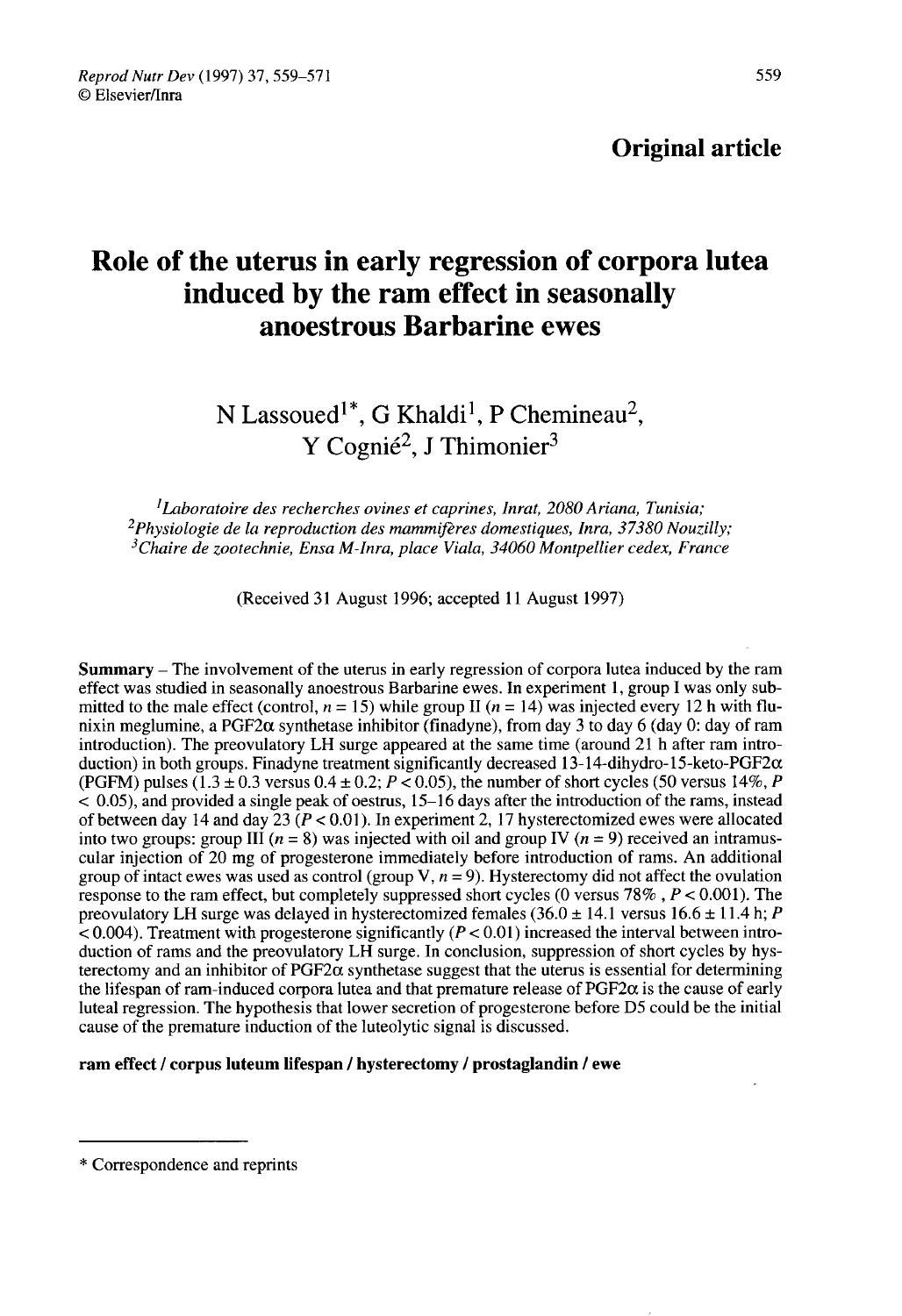Résumé - Rôle de l'utérus dans la régression précoce des corps jaunes induits par effet bélier chez des brebis de race Barbarine en anœstrus saisonnier. L'implication de l'utérus dans la régression lutéale précoce des corps jaunes a été étudiée chez des brebis de race Barbarine soumises à l'effet bélier pendant l'anoestrus saisonnier. Une première expérience concerne deux lots de brebis : les femelles du lot 1 sont seulement soumises à l'effet mâle (lot témoin, n = 15) ; celles du lot II ( $n = 14$ ) reçoivent, toutes les 12 h, un inhibiteur de la synthèse des PGF2 $\alpha$  (finadyne), de J3 à J6 (JO étant le jour d'introduction des béliers). Un pic préovulatoire de LH apparaît environ 21 h après introduction des béliers chez la quasi-totalité des femelles des deux lots. Le traitement à la finadyne diminue significativement le nombre de pulses de 13-14-dihydro-15-céto-PGF2 $\alpha$  (PGFM : 1,3  $\pm$ 0,3 vs  $0.4 \pm 0.2$ ;  $p < 0.05$ ), diminue également la fréquence d'apparition des cycles courts (50 vs 14 %, p < 0,01 ) et permet ainsi une synchronisation des chaleurs à J 15 et J16 au lieu d'un étalement entre J14 et J23 dans le lot témoin ( $p = 0.01$ ). La deuxième expérience concerne 17 brebis hystérectomisées et réparties en deux groupes : les brebis du lot III  $(n = 8)$  sont injectées avec de l'huile et celles du lot IV  $(n = 9)$  recoivent une injection intramusculaire de 20 mg de progestérone immédiatement avant l'introduction des béliers. Des femelles intactes servent de témoins (lot V,  $n = 9$ ). L'hystérectomie n'affecte pas le pourcentage de femelles ovulant après l'effet bélier mais supprime totalement l'apparition des cycles courts (0 vs 78 %, p < 0,001). Le pic préovulatoire de LH est plus tardif (p < 0,004) chez les brebis hystérectomisées  $(36,0 \pm 14,1)$  que chez les brebis témoins  $(16,6 \pm 11,4)$ . L'injection préalable de progestérone augmente encore l'intervalle introduction des béliers-pic préovulatoire de LH (p < 0,01). En conclusion, la suppression des cycles courts soit par un inhibiteur de la synthèse des prostaglandines F2a, soit par hystérectomie met en évidence le rôle essentiel que jouent l'utérus et particulièrement les prostaglandines dans la régression prématurée des corps jaunes induits par effet mâle chez des femelles en anœstrus saisonnier. L'hypothèse qu'une plus faible concentration de progestérone avant J5 pourrait être la cause initiale de la mise en place du signal lutéolytique est également discutée.

effet mâle / corps jaune / hystérectomie / prostaglandine / brebis

# INTRODUCTION

Introduction of a male to a group of previously isolated anovulatory ewes or goats can induce oestrus and ovarian activity. The induced ovulation occurs within the first 4 days following exposure (ewe: Knight et al, 1978; goat: Chemineau, 1983). Such induced corpora lutea often have a short lifespan and exhibit early regression after transitory progesterone release (Knight et al, 1981; Chemineau, 1983). The proportion of short cycles varies and depends on factors such as nutrition, season and breed, all of which may affect the 'depth' of anoestrus (goat: Chemineau, 1983; ewe: Khaldi, 1984; Lassoued and Khaldi, 1993). In all cases, the length of these cycles is less than 7 days (Oldham, 1980; Knight et al, 1981; Chemineau, 1983; Southee et al, 1988; Lassoued and Khaldi, 1993; Lassoued et al, 1995).

The mechanism of short cycles induced by the male effect in anoestrous females is still unknown and little work has been carried out on the subject. Early regression could be attributed to the lack of maturity of preovulatory follicles (Cognié et al, 1982; Lindsay et al, 1982; Martin et al, 1983). However, this hypothesis does not explain why this regression occurs at a definite stage of the cycle, which corresponds to the beginning of the sensitivity of the corpus luteum to prostaglandin injections (Acritopoulou and Haresign, 1980). If it were only a matter of follicular maturity, the luteal phases should be of variable periods between 2 and 13 days.

Hypothesis of higher sensitivity of hypofunctional corpora lutea to  $PGF2\alpha$  is less probable owing to the fact that the corpora lutea induced by GnRH are not more sensitive to the luteolytic action of prostaglandin  $F2\alpha$  than those having normal lifespan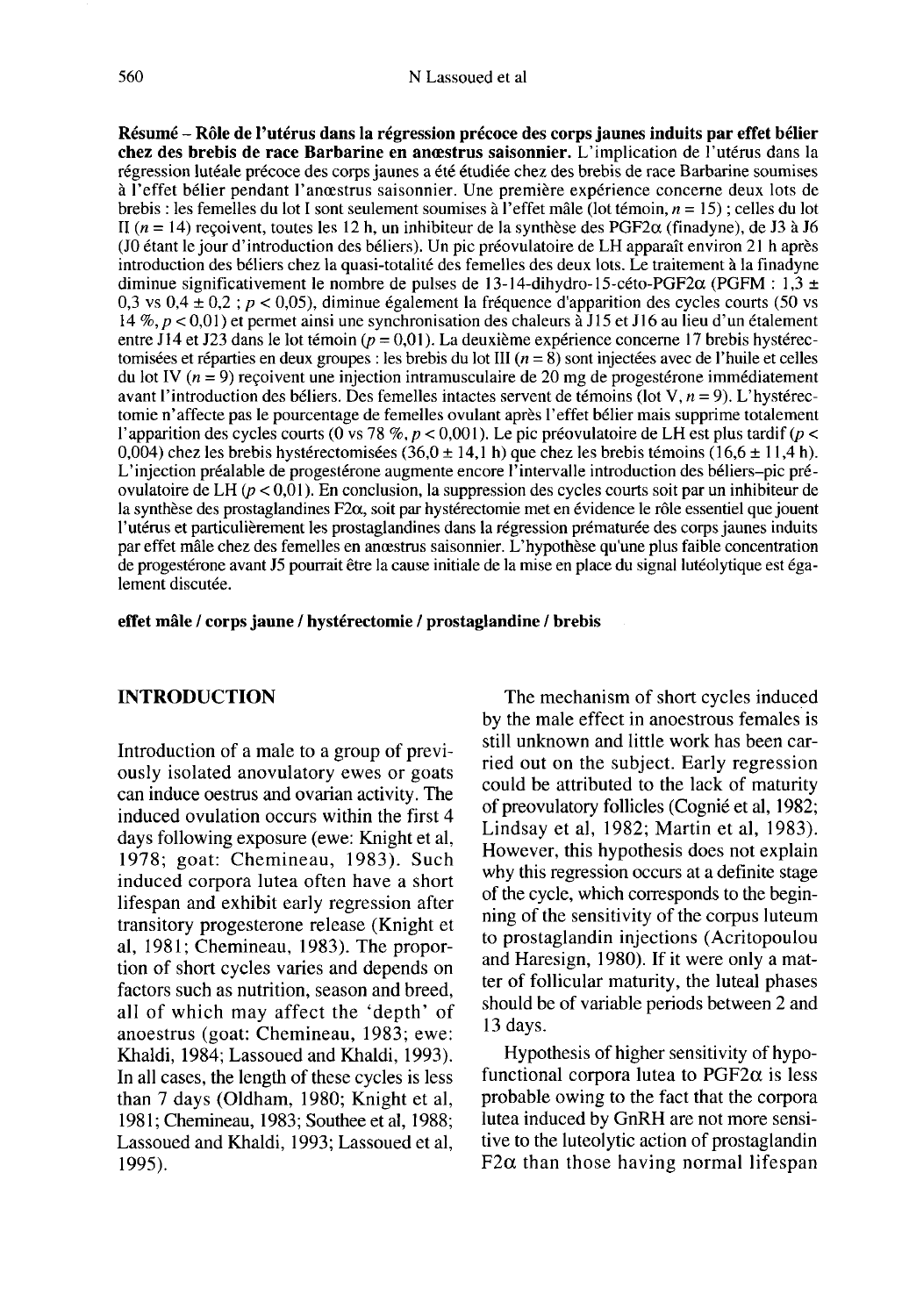(Copelin et al, 1988). If such an effect is also valid for corpora lutea induced by the ram effect, then we have to suppose that their early regression is related to trophic factor insufficiency and/or to the early release of luteolytic factors.

Priming with a single injection of 20 mg of progesterone, or with a progestagen for several days, eliminates these abnormal ovarian cycles (Cogni6 et al, 1982; McLeod and Haresign, 1984). Progesterone may act on the hypothalamic-pituitary pathway (Martin et al, 1983), or at the level of the ovary (Hunter et al, 1986; Brown et al, 1988) or uterus. This latter suggestion has been widely studied (Vallet et al, 1990).

Corpus luteum regression depends on  $PGF2\alpha$  as the uterine luteolysin, the surge of which increases rapidly following coupling of oxytocin to its receptor in the endometrium (McCracken et al, 1984). This release is correlated to oxytocin receptor concentrations in the endometrium (Flint et al, 1990). Maximum concentrations occur during oestrus, and are lower, relatively, 4 to 5 days earlier or later (Roberts et al, 1976; Sheldrick and Flint, 1985). During oestrus, plasma concentrations of progesterone are minimal whereas oestradiol concentrations are maximal, suggesting that oxytocin receptor synthesis is inhibited by progesterone (Hunter et al, 1989; Vallet et al, 1990) and increased by oestradiol (Hixon and Flint, 1987).

Various studies have highlighted the role of uterine  $PGF2\alpha$  in the early regression of induced corpora lutea. In seasonally anovular ewes, hysterectomy prolongs the lifespan of the corpus luteum after GnRHinduced ovulation (Southee et al, 1988) or those induced by the male effect (Chemineau et al, 1993). Injected into the uterus as late as day 12 (ewe) or day 14 (heifer) of the oestrous cycle, indomethacin inhibition of  $PGF2\alpha$  synthesis, prevented normal luteal regression (Lewis and Warren, 1977). In Barbarine ewes, when ovulation is induced by the male effect, treatment with indomethacin is less efficient, it reduces the frequency of short ovulatory cycles by 30%. The lifespan of hypofunctional corpora lutea is extented by 2 days and the concentration of progesterone in plasma is increased (Lassoued and Khaldi, 1989).

The objective of this study was to use a more efficient inhibitor of prostaglandin secretion (finadyne, Battye et al, 1988), and to assess the luteal activity in hysterectomized ewes treated or not with progesterone to evaluate the trophic action of this hormone on the induced corpora lutea.

#### MATERIAL AND METHODS

#### Animals and treatments

Two experiments were conducted in May during 1989-1991 at Inra-Tunisia using adult Barbarine ewes with fat tail; spring is the period of lowest sexual activity (Khaldi, 1984). For both experiments, females were isolated from males for more than 2 months. Adult Barbarine rams were introduced into the flock at a ratio of one male to ten females. Day 0 (DO) was defined as the first day of ram introduction. Beginning on DO detection of oestrus was carried out twice daily, morning and afternoon, for 1 month.

The work of Khaldi (1984) showed that there is a close relationship between the proportion of short cycles and the ewes liveweight 2 months before mating. This proportion can reach 67% when the body weight is lower than 42 kg. To obtain similar live weight evolution, feeding restriction was initiated at the end of pregnancy and continued up to mating. The food quantity was controlled according to the weight progress measured every 10 days. Initially, animals were raised on summer stubbles supplemented with hay ad libitum plus 300 g of concentrate.

#### **Experiment 1**

Twenty-nine anovulatory ewes (observed by coelioscopy at D-1) were divided into two homogeneous groups (I and II) according to liveweight (respectively,  $41.9 \pm 3.7$  and  $42.1 \pm 5.1$  kg) and age (2-6 years): group I: untreated control females ( $n = 15$ ); group II: females receiving an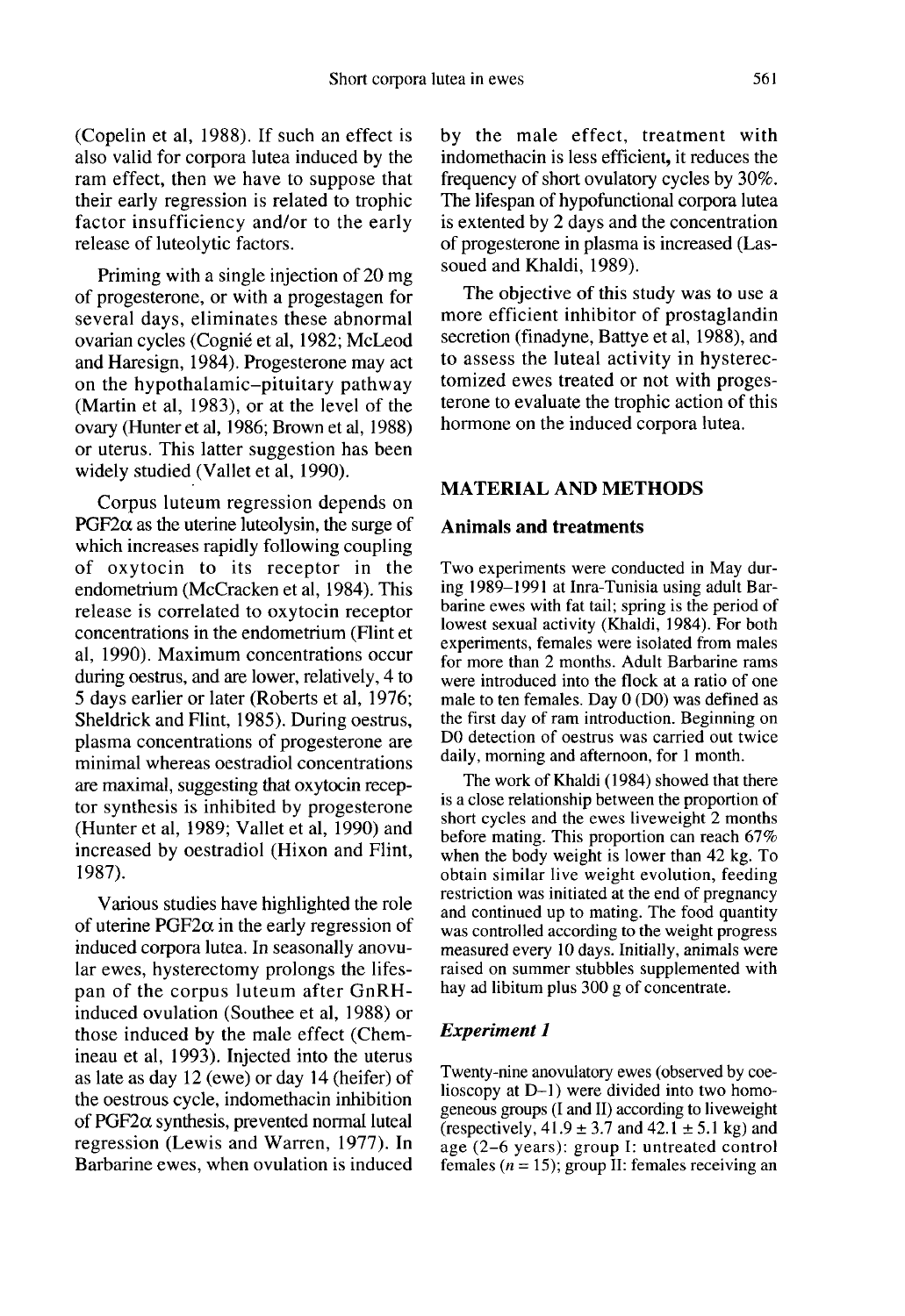intramuscular injection of Flunixin Meglumine, an inhibitor of  $PGF2\alpha$  synthetase (finadyne, Rigaux Galéna, France) at a dose rate of 2.2 mg/kg/female at 12-h intervals. Treatment began at D3 and was continued for 4 days until D6 ( $n =$ 14).

#### Experiment 2

Seventeen ewes, hysterectomized for more than 1 year, and weighing  $41.2 \pm 2.7$  kg were injected intramuscularly, on D-7, with a luteolytic dose of prostaglandin  $F2\alpha$  analog (1.25 mg of Prostavet, Virbac, France), in order to synchronize the timing of luteal regression. The absence of a corpus luteum before the ram effect was assessed by plasma progesterone concentrations (Thimonier, 1978) on D-1 and D0.

The ewes were divided into two homogeneous groups (groups III and IV) according to liveweight (respectively,  $40.9 \pm 3.2$  and  $41.7 \pm 2.3$  kg) and age (2–6 years): group III ( $n = 8$ ) were untreated control females; group IV ( $n =$ 9) females received an intramuscular injection of 20 mg progesterone (Sigma, France) immediately before ram introduction; group V  $(n = 9)$ were intact anovulatory ewes (coelioscopy on D-1) weighing  $36.9 \pm 3.3$  kg.

After the analysis of progesterone concentrations, two females of group III were discarded because they showed spontaneous ovulatory activity before male contact.

## Samples, hormonal assays and ovarian dynamics

#### Blood samples

To determine the occurrence of preovulatory LH surge, blood was collected by jugular venepunc ture at 4-h intervals for 76 h following male introduction.

Blood samples for progesterone assays were taken daily from D1 until D17 (experiment 1: groups I and II; experiment 2: groups III and IV) and from D1 until D8 only for group V in experiment 2.

The  $13-14$ -dihydro-15-keto-PGF2 $\alpha$  (PGFM) concentrations were estimated in blood samples collected hourly on D4 and D5 between 0900 and 1700 hours. Under our conditions, pulse detection was carried out using the Munroe algorithm (Merriam and Wachter, 1982). Ewes with a late preovulatory surge were discarded.

The blood was centrifuged and the plasma stored at -20 °C until assayed.

#### Hormone radioimmunoassays

Concentrations of LH, progesterone and PGFM were determined by radioimmunoassay.

Plasma LH concentrations were determined using the method of Pelletier et al (1982) and modified by Montgomery et al (1985). The limit of sensitivity of the assay was 0.1 ng/mL and the inter- and intra-assay coefficients of variation were 10.1 and 11.3%, respectively.

The time of the initiation of the preovulatory surge of LH was considered as the point of the first LH concentration higher than 10 ng/mL, and the moment of ovulation 24 h later.

Progesterone assay was performed using kits supplied by IAEA (Vienna, Austria). The sensitivity of this method was 0.09 ng/mL and the inter- and intra-assay coefficients of variation were 9.2 and 11.0%, respectively.

The estimation of PGFM concentration in the blood is a direct reflection of  $PGF2\alpha$  release by the uterus (Peterson et al, 1976; Zarco et al, 1984). PGFM was assayed according to the method of Dray et al (1980). The assay sensitivity was  $0.4$  pg/100  $\mu$ L and intra- and inter-assay coefficients of variation were 10 and  $11\%$ , respectively.

#### Ovarian dynamics

Coeslioscopy was carried out on D4 (experiment 1: groups I and II), D9, and 8-12 days following first oestrus (experiment 1: groups I and II, experiment 2: group V) in order to define the day of ovulation onset according to the criteria proposed by Oldham and Lindsay (1980) and to determine the number of corpora lutea (ovulation rate). In the case of hysterectomized ewes (experiment 2: groups III and IV), ovary observation using coelioscopy is difficult and therefore plasma progesterone levels were used as an indicator of ovulation and luteal activity. Cycles were classified as short when the induced corpus luteum regressed within 5 days. Only ewes with nonfunctional or regressed corpora lutea on D-1 were considered anovulatory or non-cyclic.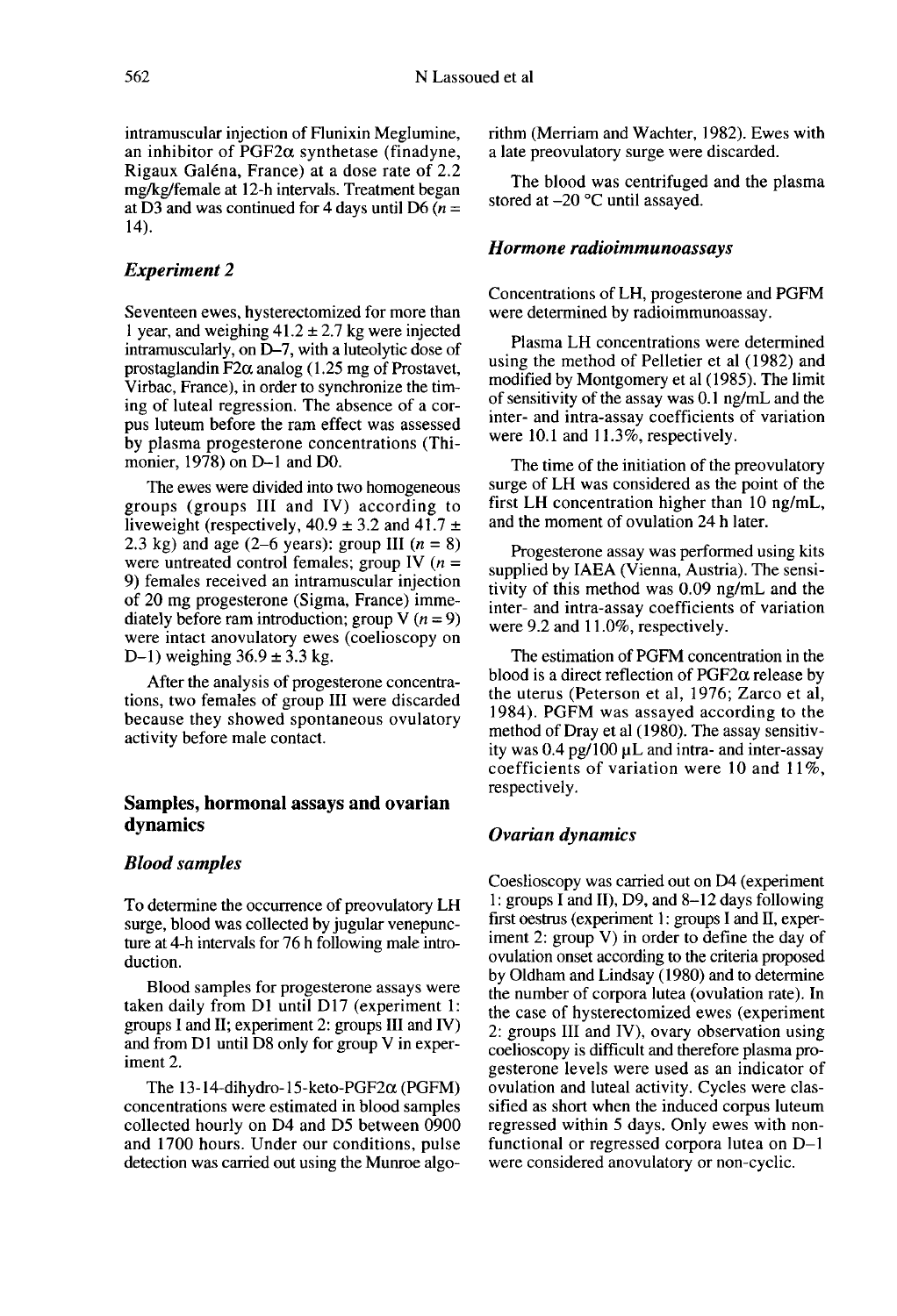#### Statistical analysis

Data were analysed using SAS software (Statistical Analysis System Institut). The results of the hormone assays (progesterone and PGFM) were analysed using a three-factor analysis of variance (ewe, treatment, prelevement). Compari son between groups were carried out using Duncan's multiple range test. Chi-square analysis was used to compare ovulation rate, short cycle frequencies, LH surge start point and day of the onset of first oestrus. Data are expressed as mean ± standard deviation (SD).

## RESULTS

## Inhibition of PGF secretion

Concentration and pulse frequency of PGFM on D4 and D5 in the peripheral circulation were lower in ewes with normal cycles than in those with short cycles within each group and between groups (table I,  $P < 0.05$ ).

Figure 1 shows the variation in plasma PGFM concentration for ewes with short and normal cycles. Mean concentrations were higher in short cycles compared to normal cycles (table I,  $P < 0.05$ ), but within each group the difference was not signifi cant.



Fig 1. Plasma PGFM concentrations in short and normal cycles at D4 and D5 after ram introduction.

The number of PGFM peaks was significantly higher in short cycles (table I,  $P \leq$ 0.05) and in the control group than in the finadyne-treated group  $(1.3 + 0.3$  versus 0.4  $+0.2$ ;  $P < 0.05$ ). Peaks of PGFM were detected in all ewes (100%) that exhibited short cycles but only 20% of ewes with normal cycle showed one peak through the detection period.

| <i>Groups</i> | Concentration $(pg/mL)$  |                           | Number of pulses         |                            |
|---------------|--------------------------|---------------------------|--------------------------|----------------------------|
|               | Short cycles             | Normal cycles             | Short cycles             | Normal cycles              |
| I (control)   | $5.9 \pm 3.2$            | $2.9 \pm 0.6$             | $2.0 \pm 0.6 a$          | 0 <sub>b</sub>             |
| II (finadyne) | $n=7$<br>5.6             | $n = 4$<br>$3.9 \pm 1.3$  | $n=7$<br>2.0a            | $n = 4$<br>$0.3 \pm 0.4 b$ |
|               | $n=1$<br>$5.9 \pm 1.1 a$ | $n=11$                    | $n=1$                    | $n=11$                     |
| Total         | $n=8$                    | $3.6 \pm 0.3 b$<br>$n=15$ | $2.0 \pm 0.2 a$<br>$n=8$ | $0.2 \pm 0.1$ b<br>$n=15$  |

Table I. Concentrations and pulse frequency of PGFM in both control and finadyne groups, and in females with short or normal induced cycles.

a versus b:  $P < 0.05$ .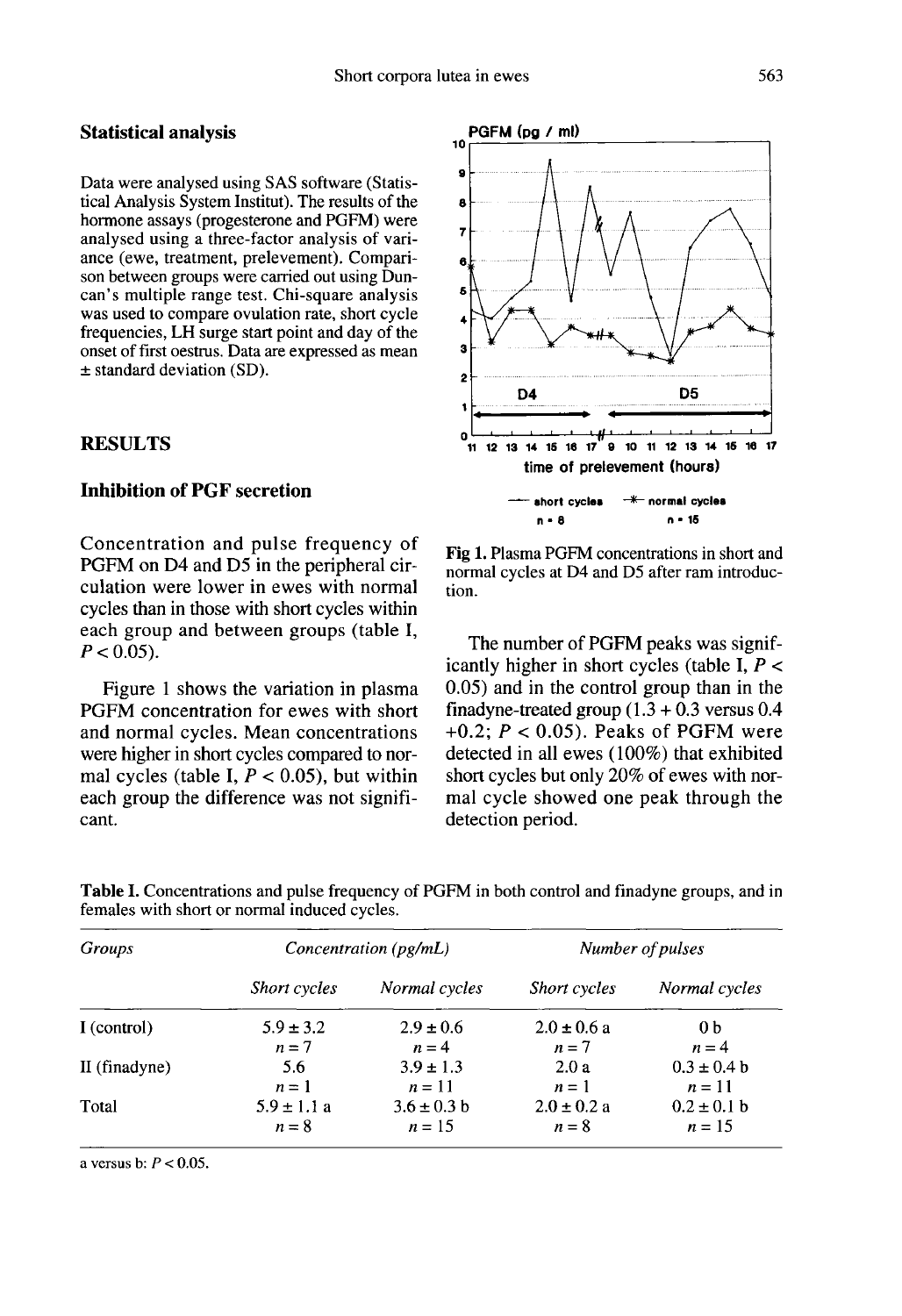## Preovulatory LH secretion

## **Experiment 1**

A preovulatory LH peak was detected in all females that ovulated. The mean time of onset of this peak was about 20 h after male introduction in groups I and II (18.5  $\pm$  10.8) and  $20.0 \pm 14.6$  h, respectively). Four days after male introduction, one or more corpora lutea were observed by coelioscopy in each of the females that responded to the male effect. Ovulations occurred between D<sub>1</sub> and D<sub>3</sub>.

## Experiment 2

The preovulatory LH surge occurred within 11.6  $\pm$  7.8 h in intact females (group V), and later in hysterectomized females which did not receive progesterone (group III: 33.6  $\pm$  13.3 h;  $P < 0.004$ ). For females of group IV (injected with 20 mg of progesterone immediately before ram introduction), no LH surge had been detected up to 76 h. The initiation of the LH surge probably occurred after 76 h. Hysterectomy significantly delayed the initiation of the preovulatory LH surge in comparison to intact females. This result was confirmed by subsequent analysis of progesterone profiles.

#### Ovarian activity

## Ovulation rate

The ovulation rate accompanying the induced ovulation was higher when compared to the ovulation rate at first oestrus in groups I and II. However, the difference between the ovulation rates of the first and second ovulation was statistically signifi cant only for the finadyne-treated females (table II;  $P < 0.05$ ).

## Progesterone levels

#### Experiment I

Only one ewe from the control group did not ovulate after ram introduction. When early luteal regression did not occur plasma progesterone concentrations increased gradually beginning at day 3 following ram introduction (fig 2a, c), reaching maximum values of approximately 3 ng/mL between D9 and D11 (3.16  $\pm$  0.77 and 2.93  $\pm$  1.04 ng/mL, respectively, for groups I and II). This concentration returned to low levels at D<sub>15</sub> (group I) and D<sub>16</sub> (group II). In cases of early luteal regression, short cycles were characterized by a brief increase in progesterone concentrations. The maximum level reached was at day 2 after ovulation in control group and day 3 in the finadyne group (fig 2b, d). At days 2 and 3 after ovulation, levels were always lower in short cycles than in normal cycles. This short luteal phase

Table II. Ovulatory response and luteal regression in ewes exposed to the ram effect alone (group I) or treated with finalyne (group II),  $m \pm SD$ .

| Groups        | Number of | Number of     | Number of           | Ovulation rate  |                  |
|---------------|-----------|---------------|---------------------|-----------------|------------------|
|               | ewes      | ovulated ewes | short cycles $(\%)$ | Induced         | At first oestrus |
| I (control)   | 15        | 14            | 7 (50) a            | $1.5 \pm 0.5$   | $1.3 \pm 0.5$    |
| II (finadyne) | 14        | 14            | 2(14) b             | $1.4 \pm 0.5 c$ | $1.1 \pm 0.3$ d  |

a versus b and c versus d:  $P < 0.05$ .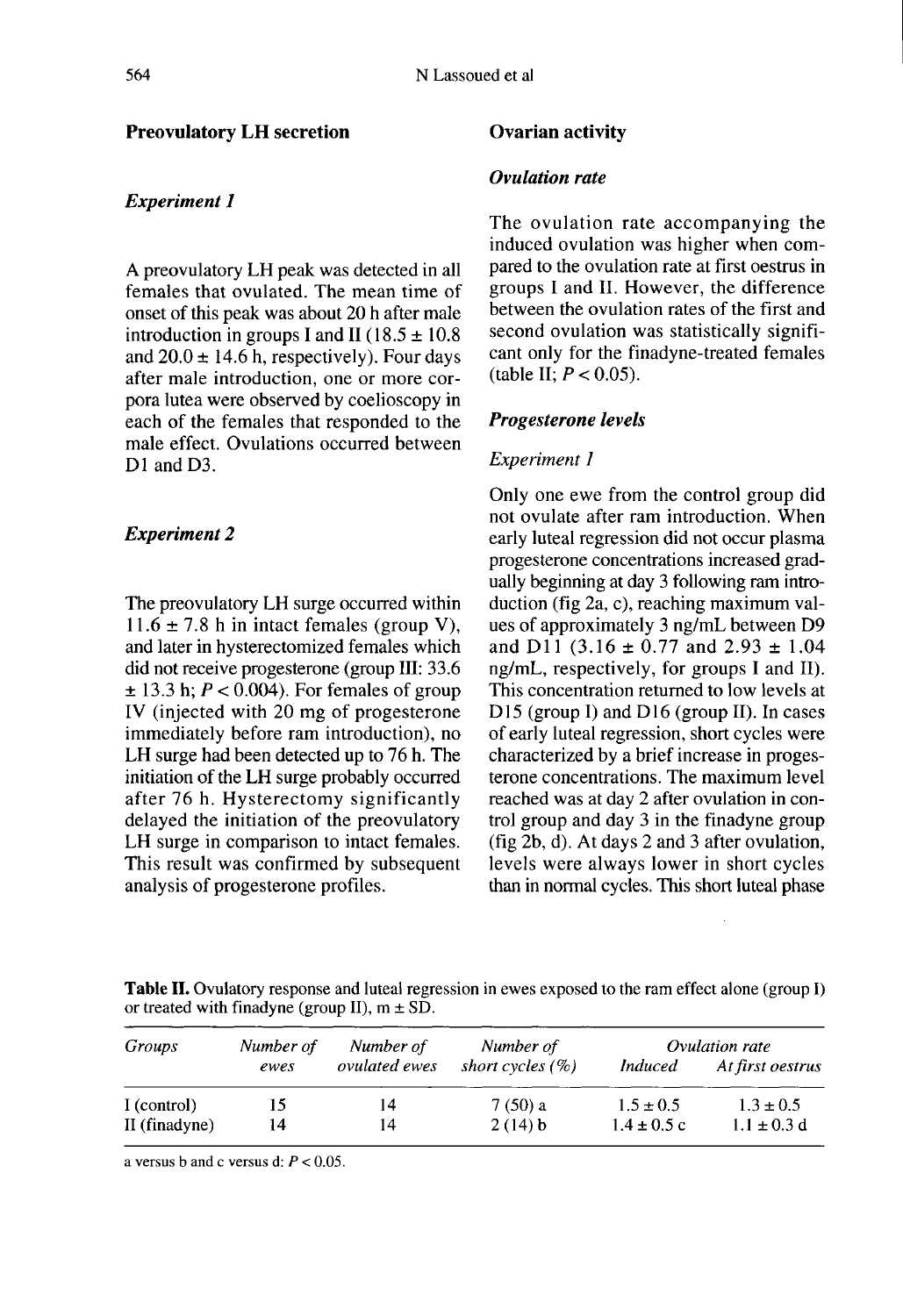

Fig 2. Plasma progesterone concentrations in control (group I) and finadyne-treated (group II) ewes after ram introduction  $(a, c)$  and after induced ovulation  $(b, d)$ .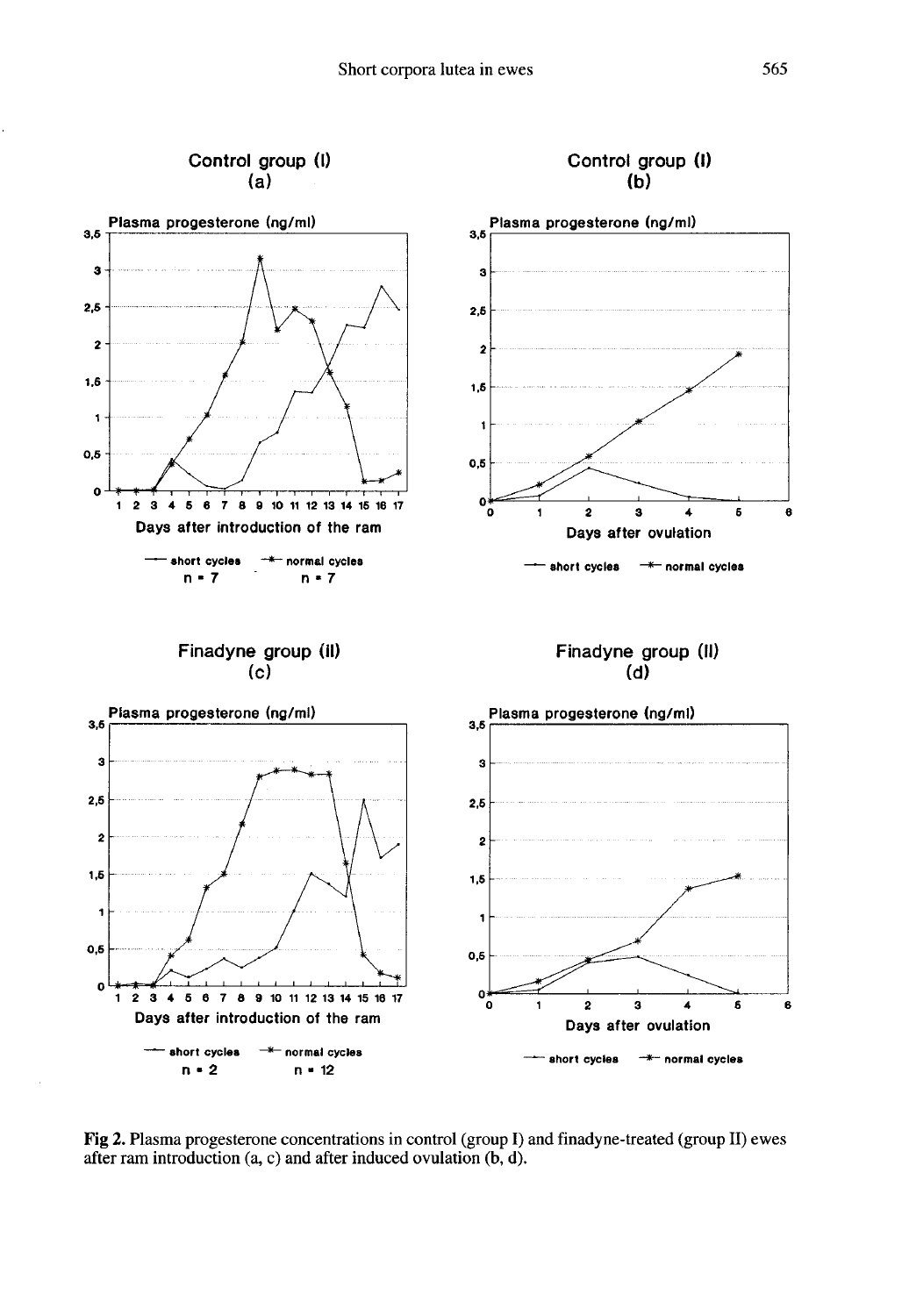was followed in all females (except for the one that entered anoestrous after ovulation induction, fig 2b) by a new luteal phase similar to those of normal cycles.

# Experiment 2

In hysterectomized ewes (group III), the increase in plasma progesterone was similar to that observed in intact females with normal cycles (group V). Nevertheless, levels of plasma progesterone were significantly lower in these females; mean levels between D1 and D8 after male introduction were 0.5  $\pm$  0.6 (group III) and 0.9  $\pm$  0.9 ng/mL (group  $V: P < 0.001$ , fig 3a, c).

In hysterectomized ewes injected with 20 mg progesterone (group IV), progesterone levels were over  $1$  ng/mL at  $D1$  and decreased progressively. The minimum was reached on D5 with individual temporal variations. From that time, progesterone levels increased progressively until D11 and remained over 1.5 ng/mL (fig 3c). In all hysterectomized females (groups III and IV), the luteal activity (plasma progesterone  $> 1$  $ng/mL)$  was maintained at least up to  $D17$ .

Progesterone levels increased similarly in hysterectomized females (groups III and IV) from ovulation until day 8 (fig 3d).

## Corpora lutea lifespan

## Experiment 1

Regressed corpora lutea were found on the ovaries of 50% (7/14) of animals (table II) in the control group and only 14% (2/14) in the finadyne-treated group (group II versus group I:  $P < 0.05$ ).

These short cycles were followed by new ovulations as evidenced by plasma proges terone profiles and coelioscopy performed on D9. The length of the short cycles estimated by coelioscopy was around 5 days (groups I and II:  $4.9 \pm 1.1$  and  $4.5 \pm 0.7$ days) while normal cycles lasted 15-16 days

 $(15.0 \pm 1.0$  and  $15.7 \pm 0.8$  for ewes of groups I and II, respectively).

The progesterone levels were over 0.1 ng/mL for approximately 12 days in normal cycles  $(11.8 \pm 0.8$  and  $11.8 \pm 1.3$  days for females of groups I and II, respectively) and about 2-3 days in short cycles  $(2.0 \pm 0.1)$ group I;  $2.5 \pm 0.7$  days, group II).

# Experiment 2

No short cycles were observed in hysterectomized ewes. In contrast, these types of cycles were observed in 78% of females (7/9) in the intact control group (group III or IV versus group V:  $P < 0.001$ ). In these cases, progesterone levels were over 0.1 ng/mL for  $3.1 \pm 0.7$  days.

# Onset of oestrus

## **Experiment 1**

All females in the control groups having ovulated after ram introduction, showed at least one oestrus. Only one female showed behavioural oestrus at induced ovulation  $(D1)$ . All others showed first oestrus between D14 and D23. Oestrus behaviour was characterized by two peaks of activity in the flock, on days 14-16 and 20-23 postjoining (fig 4).

Only one treated female (group II) did not show oestrus. All ewes exhibiting normal induced cycles were in oestrus between D<sub>15</sub> and D<sub>18</sub>, accompanying the second ovulation. The female that had a short induced cycle showed oestrus on D22, accompanying the third ovulation. The distribution of the first oestrus behaviour of the finadyne-treated females was significantly different ( $P < 0.01$ ) from that of the control females.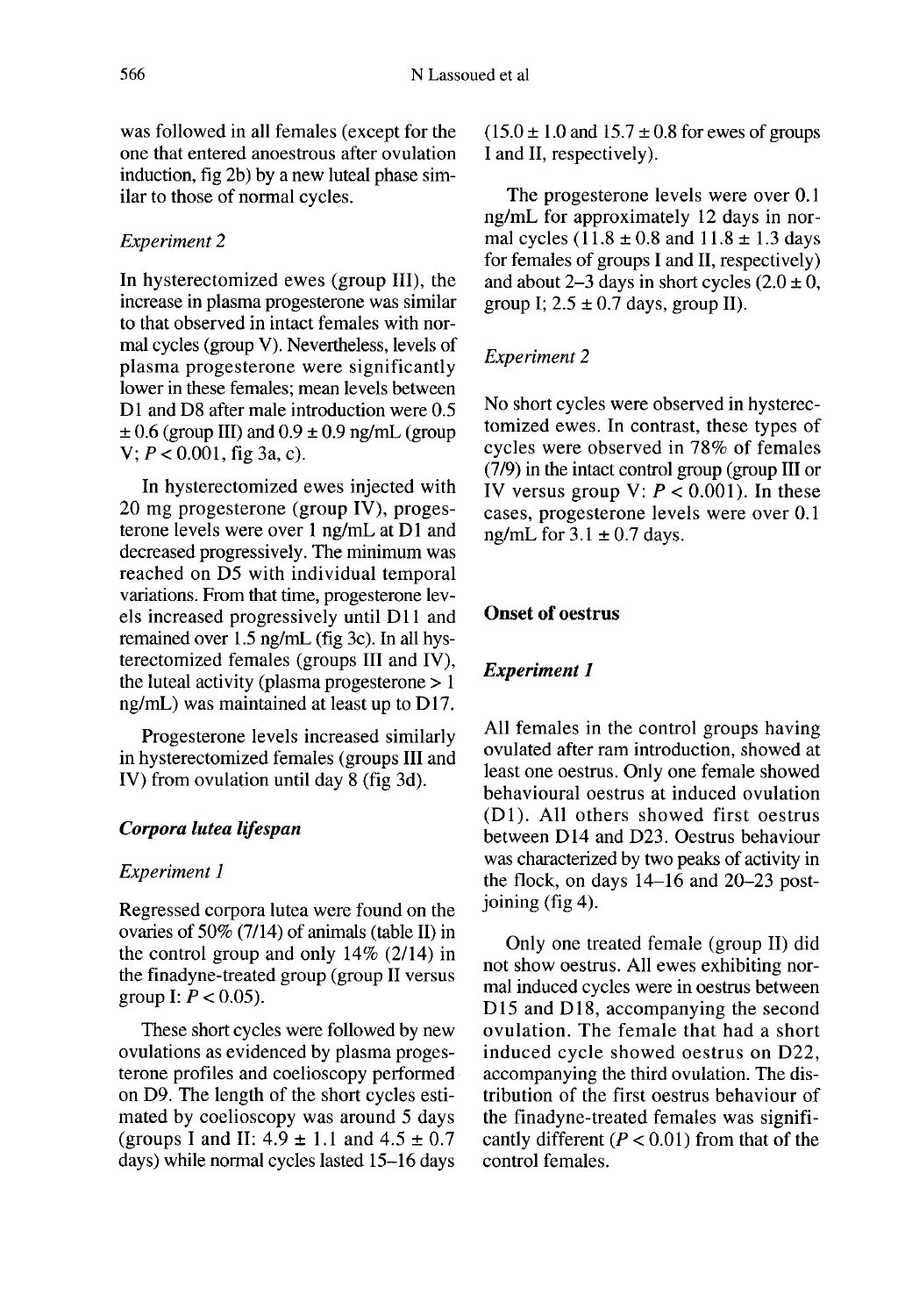

Fig 3. Plasma progesterone concentrations in intact (group V) and hysterectomized ewes, with (group IV) or without (group III) progesterone pretreatment, after ram introduction (a, c) and induced ovulation  $(b, d)$ .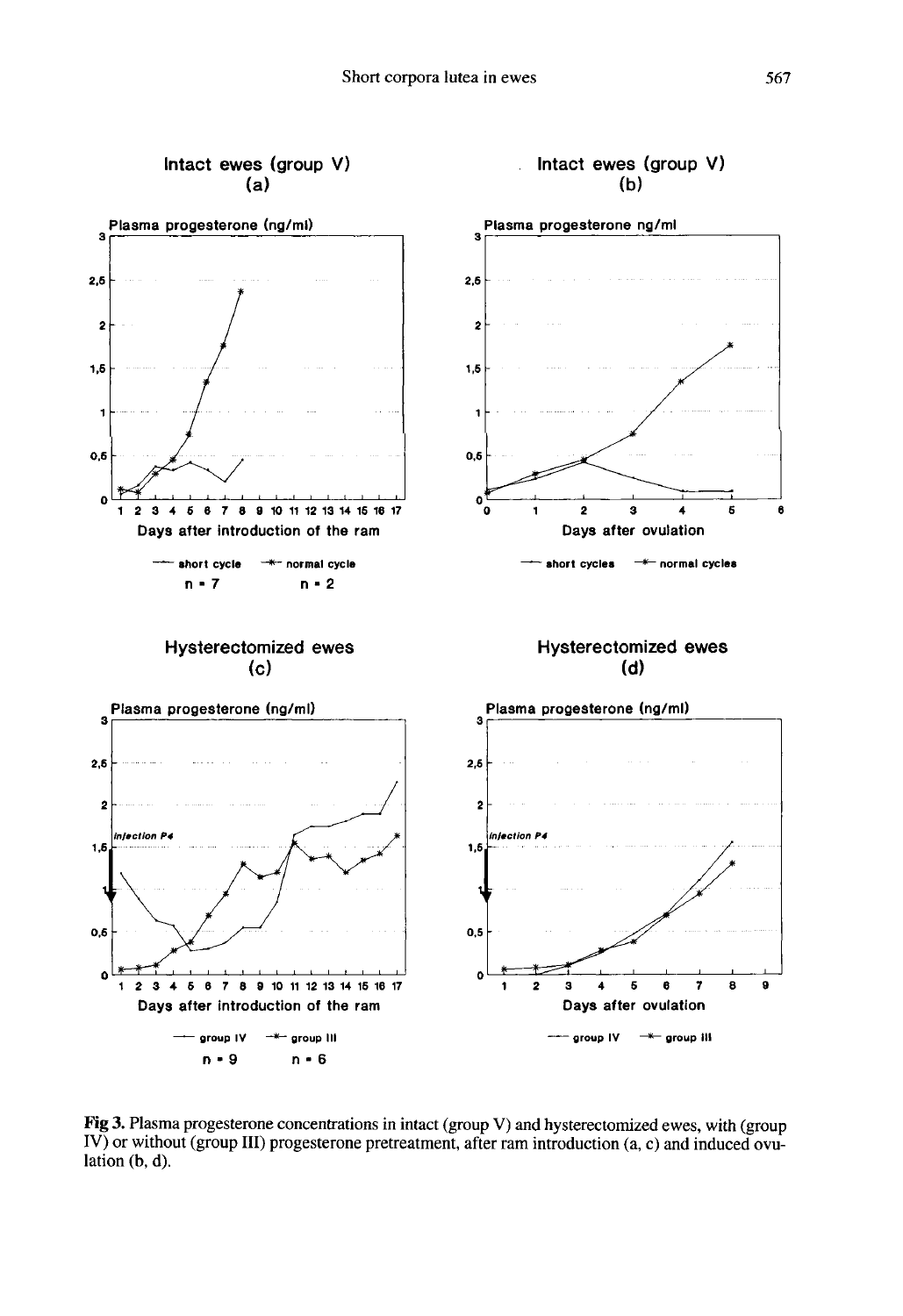

Fig 4. Distribution of first oestrus after ram introduction in control and finadyne-treated groups.

## Experiment 2

All the intact females (group V) that reacted after ram introduction showed oestrus behaviour at least once. Just one came into oestrus at D6 with ovulation following a short cycle. Among the hysterectomized ewes, five showed oestrus. Two ewes, having received progesterone immediately before male introduction (group IV) showed oestrus behaviour with the induced ovulation.

# DISCUSSION

The results of this study present evidence for the involvement of the uterus in early luteal failure associated with the ram effect in seasonal anovular Barbarine ewes.

Hysterectomy completely eliminated short luteal phases. These results confirm those of Chemineau et al (1993) and Southee et al (1988) obtained in Préalpes du Sud and Romney Marsh sheep, respectively.

The secretion of  $PGF2\alpha$  is implicated in this process because both the concentration and the number of pulses were significantly higher in ewes with short cycles regardless of the treatment. Furthermore, the administration of finadyne resulted in a signifi- cant reduction in PGFM production (experiment 1). When injected from D3 to D6, finadyne prevented premature luteal regression in 86% of females. Its inhibitory action on PGFM pulsatility was significant compared to the controls at D4 and D5. PGFM concentrations were low compared to those found by Battye et al (1988) in the goat. This could be due to the fact that plasma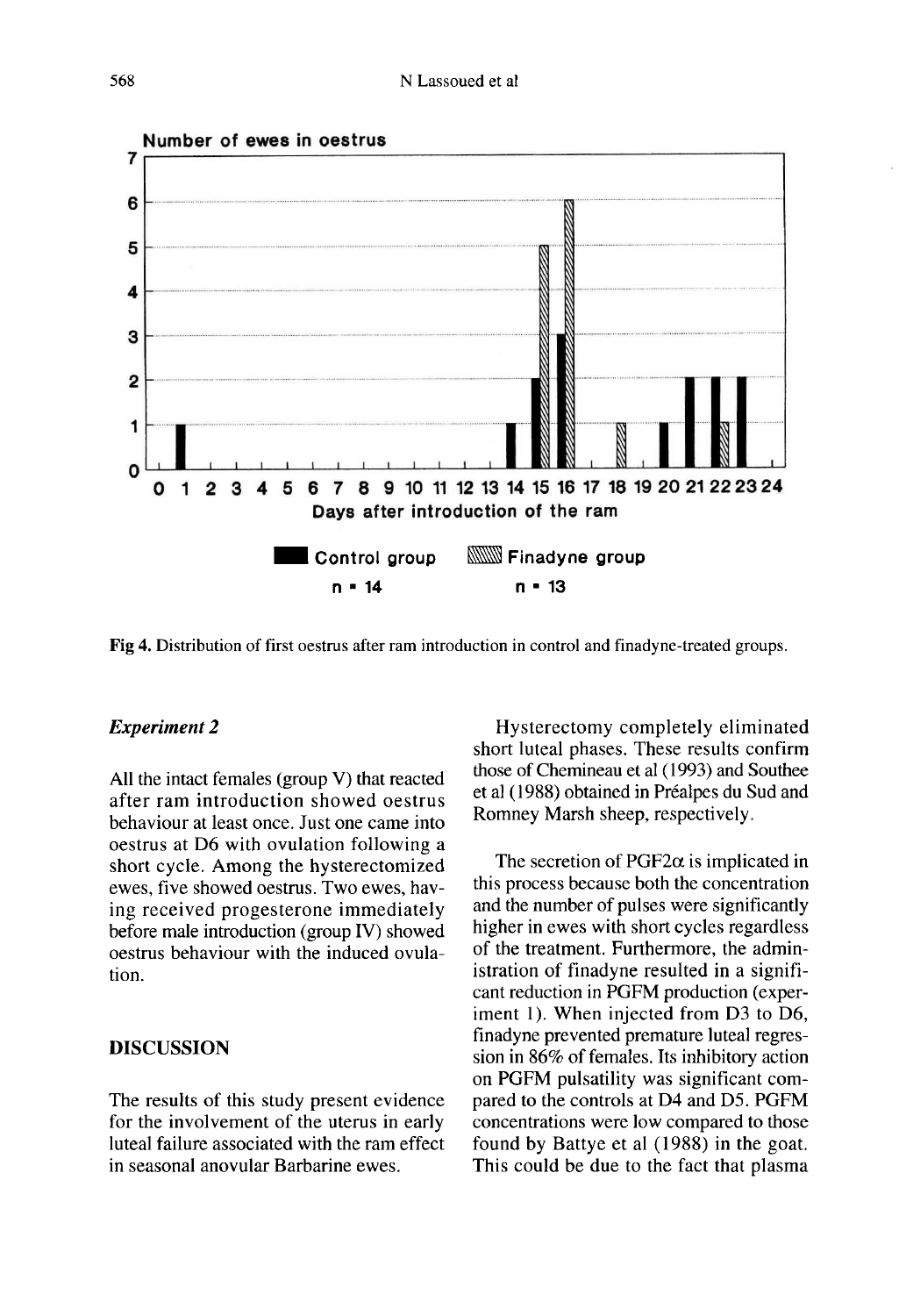had been frozen without adding an inhibitor of prostaglandin degradation (Granström and Kindahl, 1982). However, as all samples (controls and treated) were treated in the same manner, and the values recorded were higher than the limit of sensibility of the assay, the effect of finadyne treatment can be considered as reliable. This treatment seemed to be more efficient than intrauterine administration of indomethacin in Barbarine sheep for 3 days (Lassoued and Khaldi, 1989). However, in sheep and cattle, the intra-uterine administration of indomethacin prevents luteal regression (Lewis and Warren, 1977) and decreases PGFM in the plasma (Troxel and Kesler, 1984).

Removal of the uterus prior to ram introduction did not change the percentage of ewes ovulating but delayed by 1 day the moment of ovulation and the increase in plasma progesterone concentrations. Ovulation was even further delayed in progesterone-treated ewes. The reasons for such a difference between intact and long-term hysterectomized females are not known. One hypothesis may be that the modifications of the ovarian vascular system by surgery have consequences for hypothalamo-pituitaryovarian feedback mechanisms.

It seems, in hysterectomized females, that progesterone secretion, as assessed by peripheral plasmatic levels, is lower than in intact ewes. Considering the very small number of intact females having a normal luteal lifespan, and the lack of knowledge about the induced ovulation rate, cellular composition and characteristics of the induced corpora lutea in hysterectomized ewes, we can not confirm that hysterectomy induced lower progesterone secretion. However, a luteotropic effect of the uterus has been demonstrated in hysterectomized ewes before ovulation induction (Southee et al, 1988) and at different moments after ovulation induction (Sankot and Murdoch, 1991). On the other hand, hysterectomized

ewes were heavier than intact ones (41 versus 37 kg) and Parr et al (1987) observed that overfeeding reduces peripheral progesterone concentration in sheep. This effect could be due to a higher clearance rate of progesterone since blood flow to the liver of ewes increases with feeding (Bensadoun and Reid, 1962). However, this is unlikely as when one administers intramuscularly 20 mg progesterone to hysterectomized ewes, the elimination of the hormone is slower (4 days, fig 3c) than in intact ewes (1 day, Lassoued et al, 1995).

Progesterone injection in hysterectomized females delayed the LH surge and ovulation but had no effect on progesterone secretion by corpora lutea during the first week. This result indicates that the timing of the preovulatory LH surge is not the most important factor in eliminating short cycles. Furthermore, this result may suggest that progesterone action is not at the ovarian level but is probably mediated through the uterus.

Luteolysis depends on oxytocin receptor concentration in the uterus (McCraken et al, 1984), which increases while plasma concentrations of progesterone decrease and oestradiol increase. In the case of induced short luteal phases in anoestrous ewes, endometrial concentrations of oxytocin receptors are higher at D5 than those found in sheep with normal induced cycles following progesterone treatment (Hunter et al, 1989). Progestagen treatment inhibits the establishment of oxytocin receptors and the release of prostaglandins in response to oxytocin administration (Vallet et al, 1990).

The length of short cycles induced by the ram effect in seasonally anoestrus ewes is remarkably constant (5-6 days). The analysis of progesterone profiles at day 4 after ram introduction or day 3 after ovulation showed a lower concentration associated with hypofunctionnel corpora lutea despite their normal appearance. This difference was not significant owing to the small num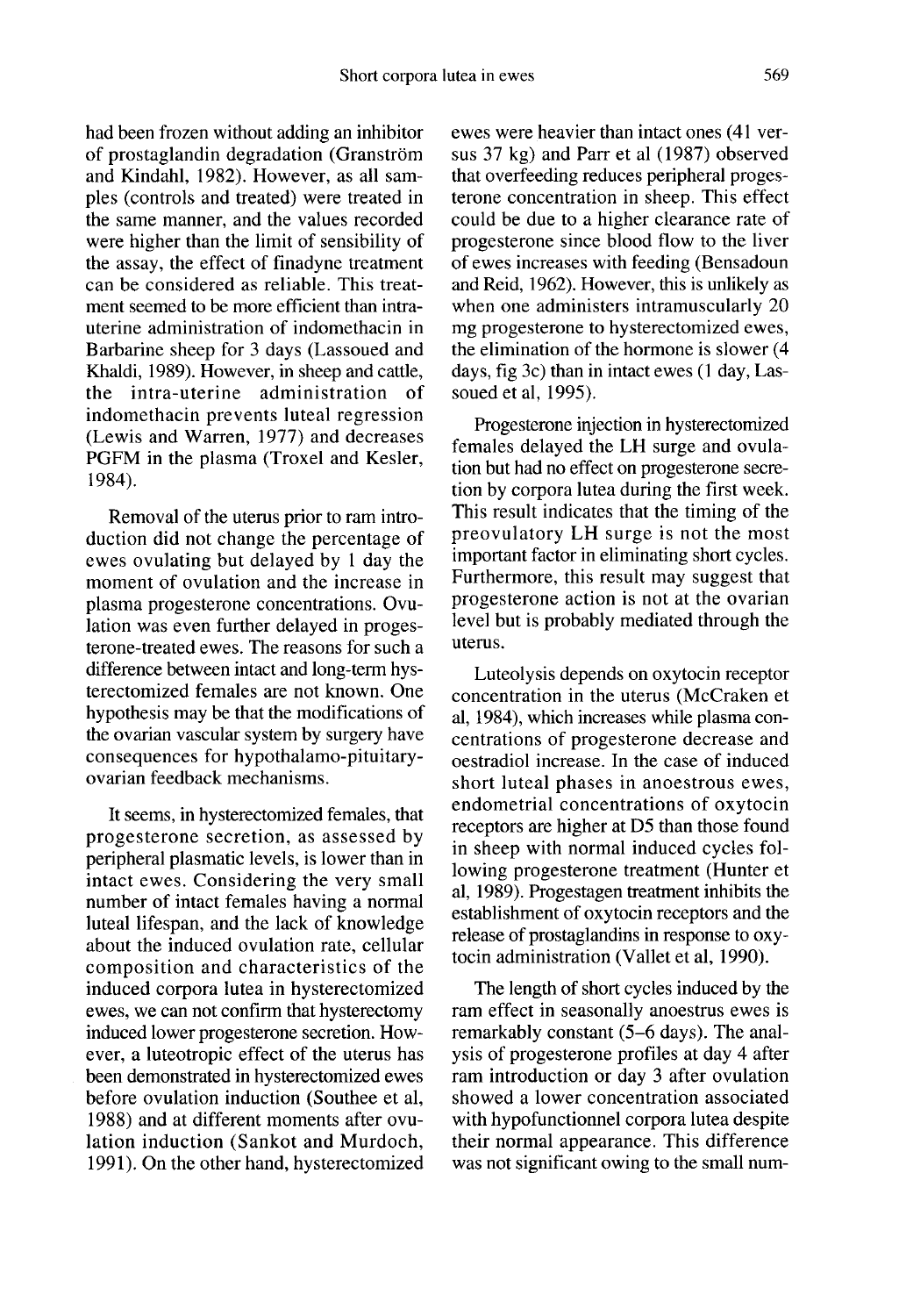ber of ewes involved in experiment 1, but using a larger sampling of monoovulatory Barbarine ewes after ram effect ( $n = 68$ ), a statistical difference was obtained  $(0.61 \pm$ 0.29 ng/mL versus  $0.48 \pm 0.32$  ng/mL;  $P <$ 0.05; unpublished results). This could be attributed to immaturity of the preovulatory follicle induced to ovulate by the ram effect during seasonal anoestrus. It was shown in sheep that supplementation with proges terone soon after ovulation decreases follicular growth during the first follicular wave (Rubianes et al, 1996) and probably reduces the increase in E2 secretion observed by Mattner and Braden (1972).

Thus, the lack of progesterone and its inhibitory action on oestradiol secretion and establishment of endometrial oxytocin receptors at day 5 could explain the existence of short luteal phases. The mechanism by which the uterus starts to secrete  $PGF2\alpha$ early in the cycle could then be similar to that causing corpus luteum regression at the end of a normal cycle. This phenomenon may exist in other situations such as puberty or the onset of breeding season.

## ACKNOWLEDGEMENTS

This work was supported by the International Atomic Energy Agency (IAEA) and the Franco-Tunisian project supported by the French Foreign Minister. We would like to thank the following people for their contributions: M Latifa Abdennebi from the Institut National Agronomique Tunisie for her assistance in statistical analysis, G Charpigny from Inra (Jouy-en-Josas) for PGFM assay, A Locatelli, D André and P Lonergan from Prmd, Inra (Nouzilly), for, respectively, hysterectomy, LH assay and help with the English version of this manuscript.

## REFERENCES

Acritopoulou S, Haresign W (1980) Responses of ewes to a single injection of an analogue of  $PGF2\alpha$  given at different stages of the oestrous cycle. *J Reprod* Fert 58, 219-223

- Battye KM, Fairclough RJ, Cameron AWN, Trounson AO (1988) Evidence for prostaglandin involvement in early regression of the superovulated nanny goat (Capra hircus). J Reprod Fert 84, 425-430
- Bensadoun A, Reid JT ( 1962) Estimation of rate of portal blood flow in ruminants; effect of feeding, fasting and anaesthesia. J Dairy Sci 45, 540-543
- Brown BW, Cogni6 Y, Chemineau P, Poulin N, Salama OA (1988) Ovarian capillary flow in seasonally anoestrous ewes induced to ovulate by treatment with GnRH. J Reprod Fert 84, 653-658
- Chemineau P (1983) Effect on oestrus and ovulation of exposing creole goats to the male at three times of the year. J Reprod Fert 67, 65-72
- Chemineau P, Daveau A, Locatelli A, Maurice F (1993) Ram-induced short luteal phases: effects of hys-<br>terectomy and cellular composition of the corpus luteum. Reprod Nutr Dev 33, 253-261
- Cogni6 Y, Gray SJ, Lindsay DR, Oldham CM, Pearce DT, Signoret JP (1982) A new approach to controlled breeding in sheep using the ram 'effect'. Proc Austr Soc Anim Prod 14, 519-522
- Copelin JP, Smith MF, Garverick HA, Youngquist RS, McVey WR Jr, Inskeep EK (1988) Responsive ness of bovine corpora lutea to prostaglandin  $F2\alpha$ : comparison of corpora lutea anticipated to have short or normal lifespans. J Anim Sci 66, 1236- 1245
- Dray F, Gerozissis K, Kouznetzova B, Mamas S, Pradelles P, Trugnan G (1980) New approach to RIA of prostaglandin and compounds using iodinated tracers. Adv Prostaglandin Thromboxane Res 6, 167-180
- Flint APF, Sheldrick EL, McCann TJ, Jones DSC (1990) Luteal oxytocin: Characteristics and control of synchronous episodes of oxytocin and  $PGF2\alpha$  secretion at luteolysis in ruminants. Domest Anim Endocrinol 7, 111-124
- Granstr6m E, Kindahl H (1982) Radioimmunoassay of the major metabolite of PGF2 $\alpha$ , 15-keto-13,14dihydro-PGF2a. Methods Enzymol 86, 320-329
- Hixon JE, Flint APF (1987) Effects of a luteolytic dose of oestradiol benzoate on uterine oxytocin receptor concentrations, phosphoinositide turnover and prostaglandin F2 $\alpha$  secretion in sheep. J Reprod Fert 79, 457-467
- Hunter MG, Southee JA, McLeod BJ, Haresign W (1986) Progesterone pretreatment has a direct effect on GnRH-induced preovulatory follicles to determine their ability to develop into normal corpora lutea in anoestrous ewes. J Reprod Fert 76, 349- 363
- Hunter MG, Ayad VJ, Gilbert CL, Southee JA, Wathes DC (1989) Role of prostaglandin F-2 $\alpha$  and oxytocin in the regression of GnRH-induced abnormal corpora lutea in anoestrous ewes. J Reprod Fert 85, 551-556
- Khaldi G (1984) Variations saisonnières de l'activité ovarienne, du comportement d'oestrus et de la durée